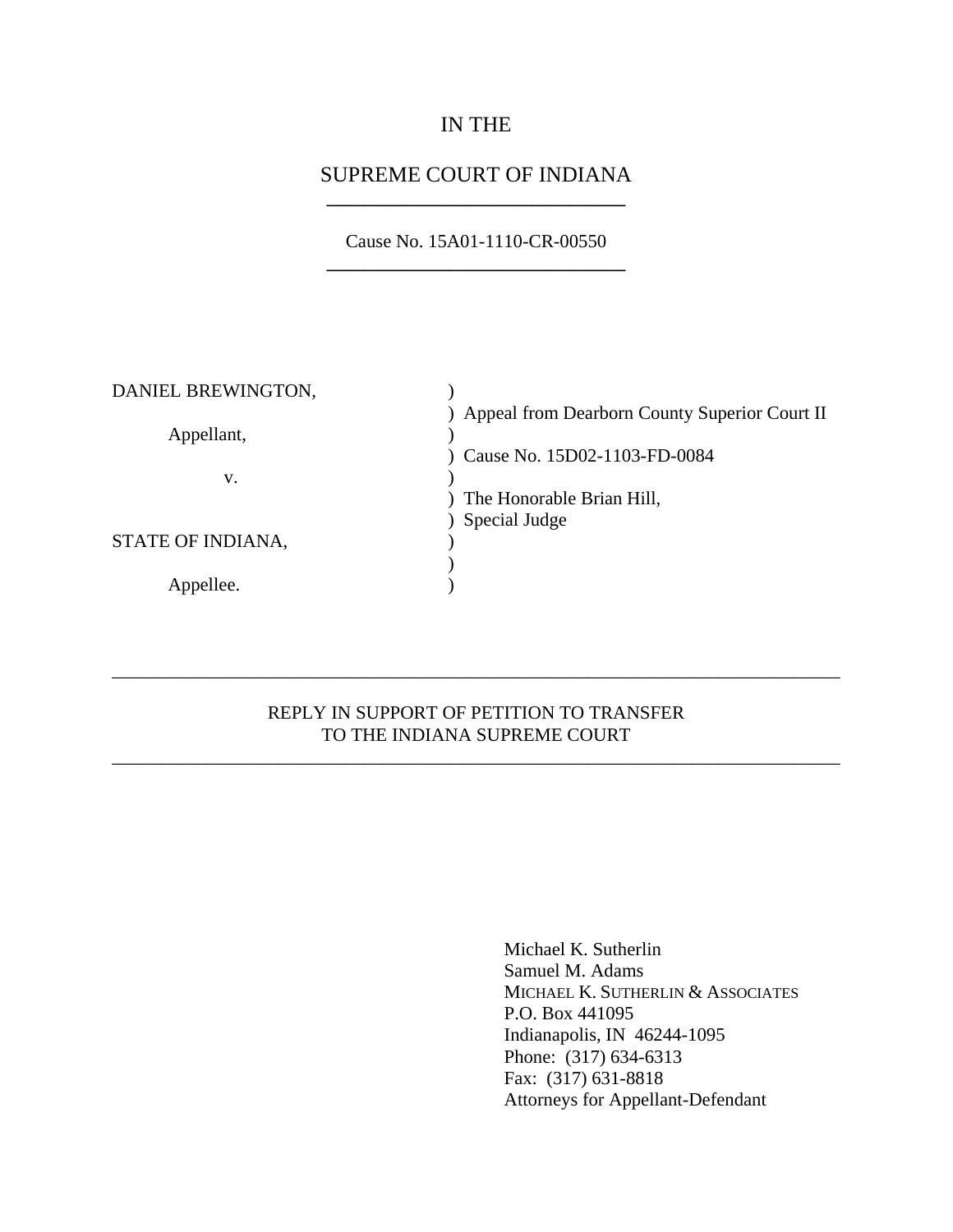## **TABLE OF CONTENTS**

| II. The Court Cannot Affirm Brewington's Convictions for Intimidation |
|-----------------------------------------------------------------------|
| A. Brewington's Indictments and the General Verdicts Permitted        |
| B. Brewington's Convictions Cannot Be Affirmed as "True Threats"3     |
|                                                                       |

### <span id="page-1-0"></span>**TABLE OF AUTHORITIES**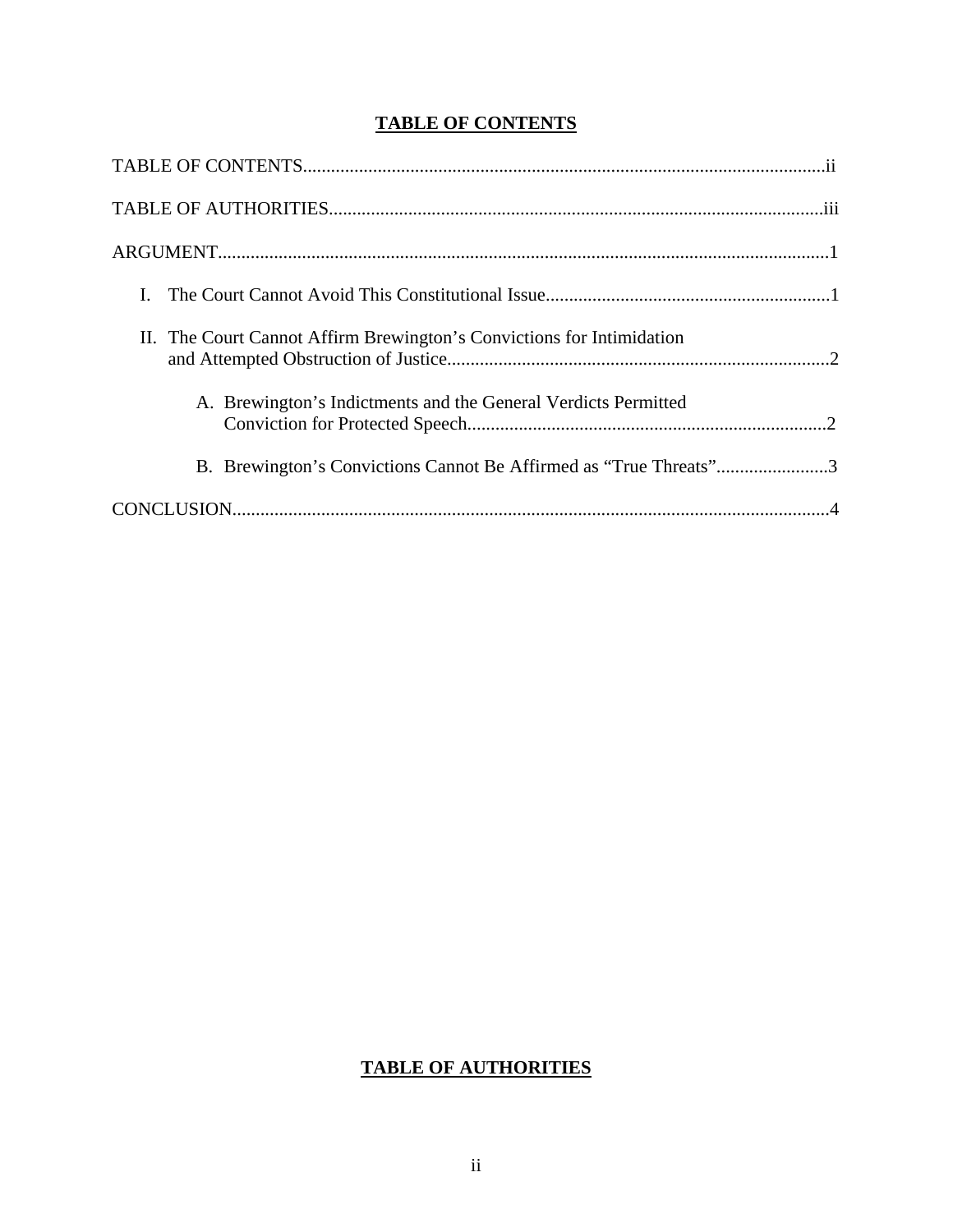# Cases

## **Statutes**

|--|--|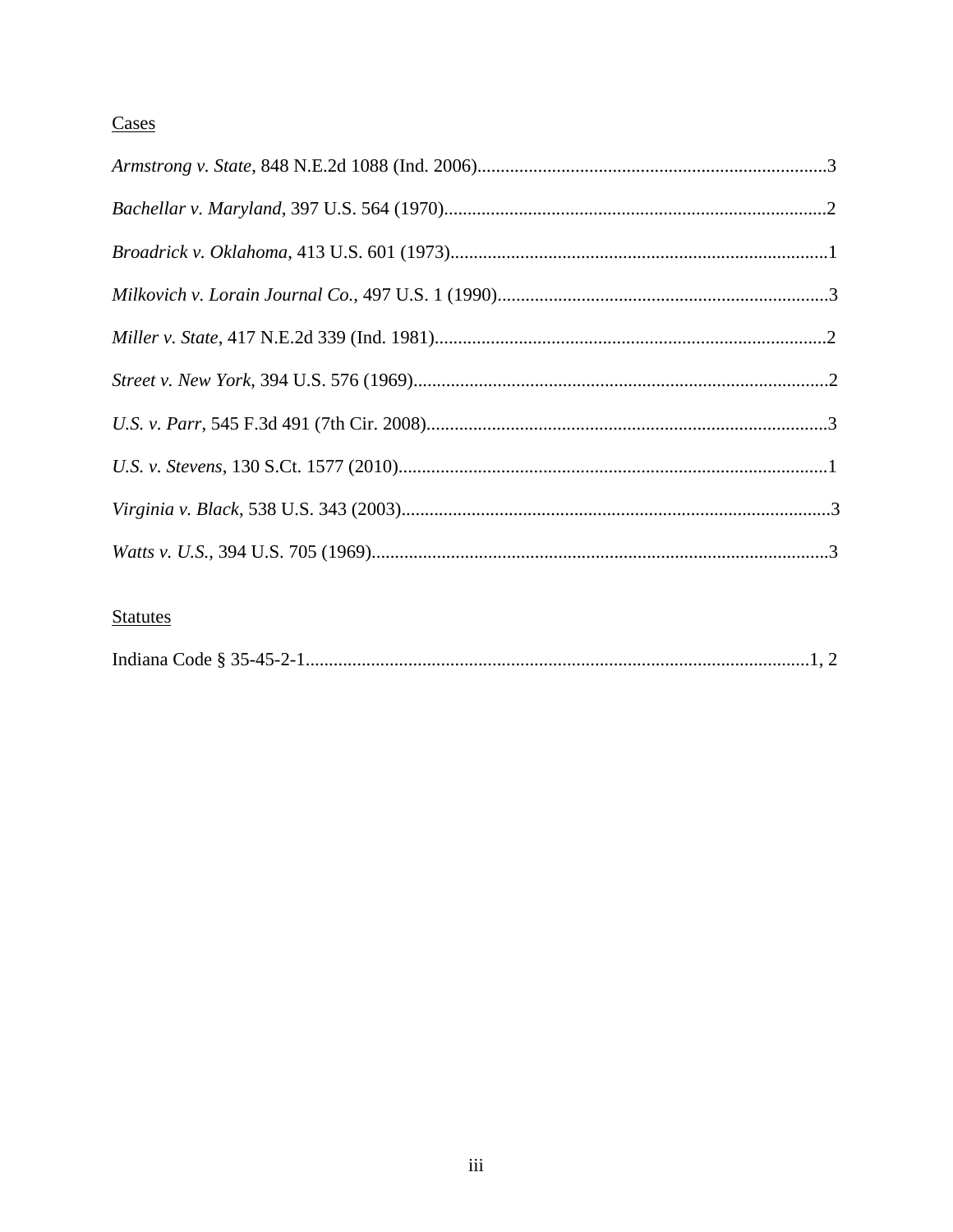#### **ARGUMENT**

The State asks the Court to do something it cannot do: grant transfer, but affirm on narrower grounds.<sup>[1](#page-1-0)</sup> Indiana Code §§ 35-45-2-1(a)(2) and 35-45-2-1(c)(6)-(7) must be construed narrowly to avoid offending the First Amendment. This Court should grant transfer to clarify these limitations, and reverse Brewington's convictions for intimidation of Judge Humphrey and attempted obstruction of justice.[2](#page-3-0)

#### **I. The Court Cannot Avoid This Constitutional Issue.**

The State asks the Court to avoid deciding the constitutionality of the intimidation statute because First Amendment issues are fact-sensitive and should be decided incrementally. Not so.

First Amendment jurisprudence often deals with categorical rules. *See U.S. v. Stevens*, 130 S.Ct. 1577, 1584 (2010). While resolution of any case may depend on its facts, decisions are not based on case-by-case balancing of competing interests. *Id.* at 1585-86. First Amendment cases do not follow the general rule of constitutional avoidance. Courts often look beyond the parties' claims and consider whether a statute prohibits other protected speech, because "the statute's very existence may cause others not before the court to refrain from constitutionally protected speech or expression." *Broadrick v. Oklahoma*, 413 U.S. 601, 611-12 (1973)*.*

The intimidation statute, as applied to Brewington's harsh criticisms of Judge Humphrey and Dr. Connor, infringed on his First Amendment rights. (Petition to Transfer 5-10). Unless the

<span id="page-3-1"></span><sup>&</sup>lt;sup>1</sup> The State does not challenge the reversal of Brewington's convictions on counts I and III. That ruling should be summarily affirmed.

<span id="page-3-0"></span> $2^2$  The Court should also address the other issues/convictions Brewington raised in his Petition to Transfer that were not challenged in the State's Response.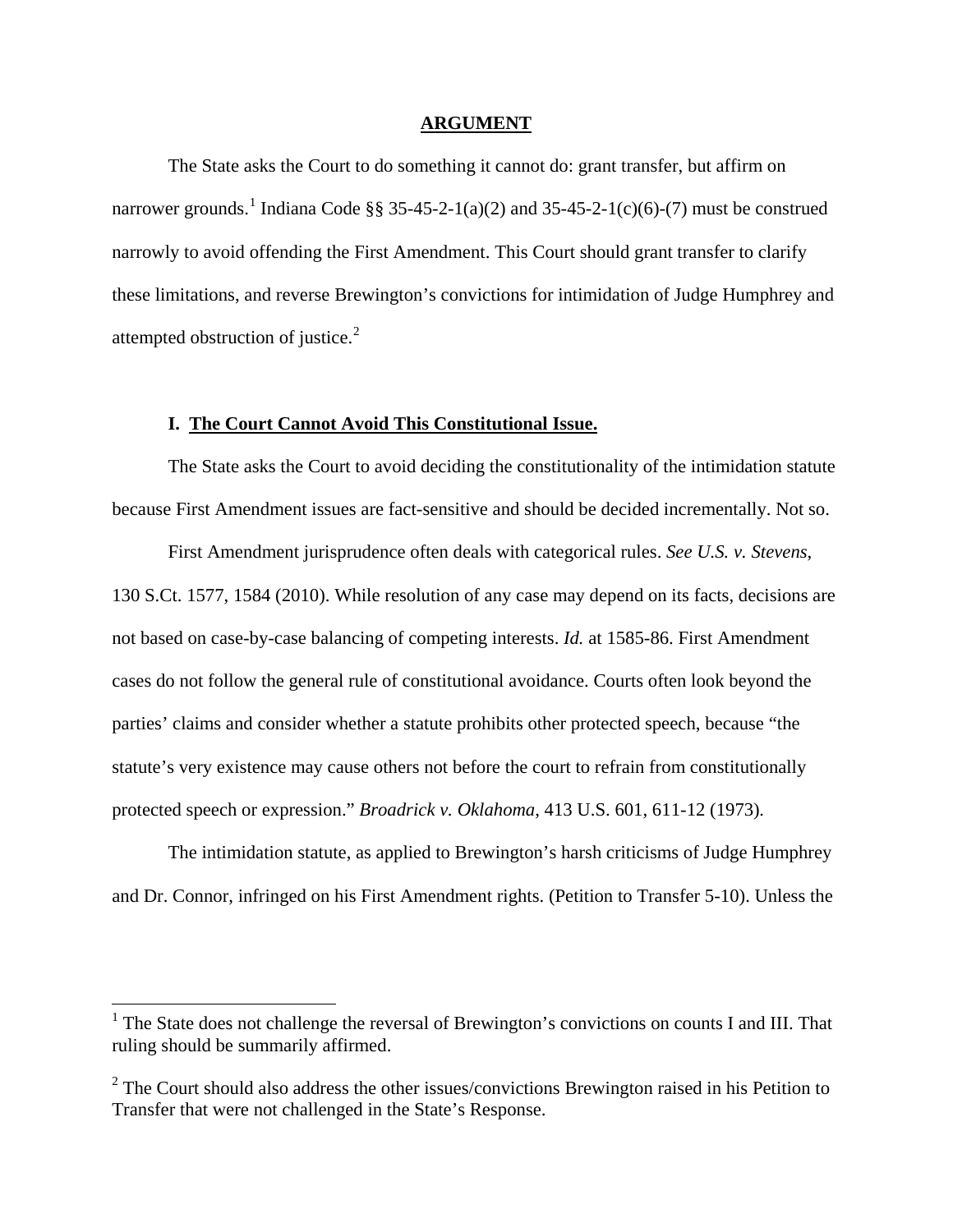Court corrects the Court of Appeals's error, others might withhold similar criticism for fear of prosecution, as shown by the various *amicus curiae*.

The Court should construe I.C. § 35-45-2-1 narrowly and consistent with the First Amendment, as shown in Brewington's Petition to Transfer.

### **II. The Court Cannot Affirm Brewington's Convictions for Intimidation and Attempted Obstruction of Justice.**

### **A. Brewington's Indictments and the General Verdicts Permitted Conviction for Protected Speech.**

When the State bases its prosecution on protected and unprotected speech, and the jury returns a general guilty verdict, the conviction must be reversed. *Street v. New York*, 394 U.S. 576, 588 (1969); *Bachellar v. Maryland*, 397 U.S. 564, 569-70 (1970). "A general verdict cannot stand when the case was tried and submitted on two theories, one bona fide and the other not." *Miller v. State*, 417 N.E.2d 339, 343 (Ind. 1981) (citing *Bachellar*, 397 U.S. at 569-71).

The State's argument that Brewington could be convicted of intimidation and attempted obstruction of justice for his harsh criticism was a major part of its case. (*See* Appellant's Br.14- 19; Tr.461-64, 468-7[3](#page-3-1)).<sup>3</sup> That theory cannot withstand First Amendment scrutiny. (Petition to Transfer 5-10; Brief of *Amicus Curiae* Eagle Forum, *et al.*, 3-11). Because the jury was allowed to convict Brewington for protected speech, and the jury returned general verdicts, Brewington's convictions for intimidation of Judge Humphrey and attempted obstruction of justice cannot stand. The Court cannot grant transfer and affirm on other grounds.

 $3$  Count IV alleged that Brewington attempted obstruction of justice by intimidating/harassing Dr. Connor. (Appellant's Br.17-18). Thus, for these purposes, the intimidation and attempted obstruction charges were indistinguishable. The constitutional infirmities that plague the former infect the latter.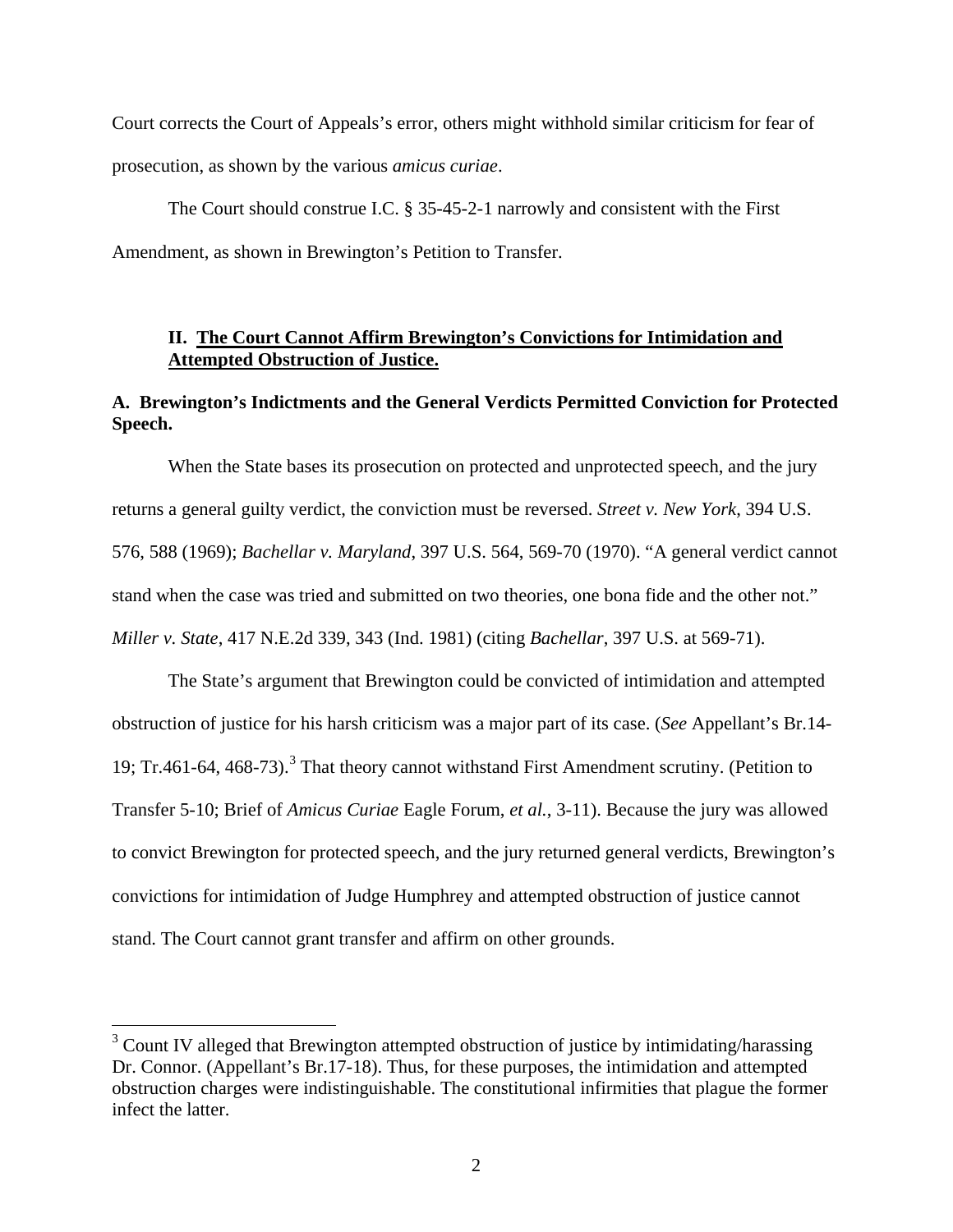#### **B. Brewington's Convictions Cannot Be Affirmed as "True Threats."**

Brewington's convictions for intimidation and attempted obstruction cannot be affirmed as "true threats." This Court must independently review the evidence to determine if Brewington's speech was constitutionally protected. *Milkovich v. Lorain Journal Co.*, 497 U.S. 1, 17 (1990). The Court will find that Brewington's statements were not unprotected "true threats," as defined by the Supreme Court. *See Watts v. U.S.*, 394 U.S. 705, 707-08 (1969).

Due to space limitations, Brewington cannot fully address the State's arguments or its numerous inaccurate descriptions of the record, and will rely primarily on his Court of Appeals briefing. However, some points merit mention.

First, this Court has never squarely addressed the "true threats" standard. It should use this opportunity, paying close attention to the Supreme Court's refinement of this doctrine in *Virginia v. Black*, 538 U.S. 343 (2003). *See also U.S. v. Parr*, 545 F.3d 491, 499-501 (7th Cir. 2008).

Second, when considering speech in context, more weight should be placed on facts known to the speaker than on unknown reactions to the speech by third parties. Due process requires that "persons have a right to fair warning of that conduct which will give rise to criminal penalties." *Armstrong v. State*, 848 N.E.2d 1088, 1093 (Ind. 2006). A speaker needs warning of when speech is criminal *before* speaking. Facts and circumstances unknown to Brewington when he spoke, including the alleged victims' subsequent reactions, did not give that fair warning.

Third, the Court must consider context that supports lawful interpretations of Brewington's speech. This includes Brewington's readers' reactions to his request to send letters to Heidi Humphrey. *See Watts*, 394 U.S. at 708. Brewington's readers did what he asked: send letters. (*See* Appellant's Br.10-11). They did nothing violent or illegal, and did not visit the

3